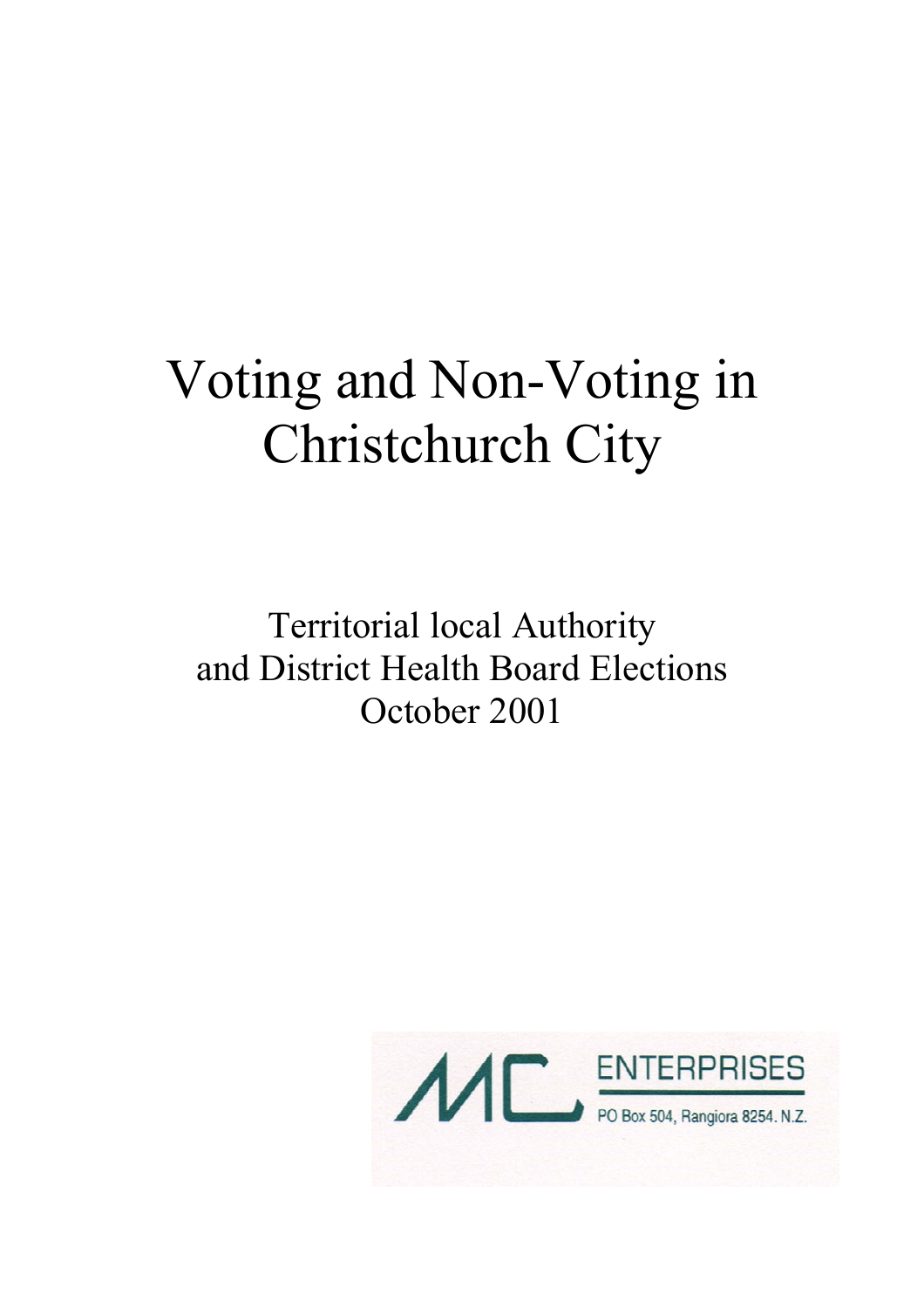# **Voting and Non-Voting in Christchurch City**

# **An analysis of a survey on voter attitudes conducted immediately following the City Council and District Health Board elections, October 2001**

**1.** As a consequence of concern at a potentially lower turnout in the 2001 Christchurch City Council and District Health Board elections, the Council's senior administrative staff decided to conduct a survey of electors in an attempt to ascertain what, if any, reasons lay behind the possible lower turnout. The survey was carried out in the week following the date that the poll closed (13 October).

# **2. The Sample**

- 2.1 The raw sample of 801 persons was overweighed in favour of females who comprised 60.8 per cent. After a weighted total was calculated females comprised 52.4 percent of respondents. The initial discrepancy may have been caused by the time of day that potential respondents were contacted. The margin of error for the full sample is  $\pm 3.46$  per cent.
- 2.2 The weighted sample of respondents who indicated that they had voted in the election was 60.4 per cent. This response rate is 12.1 per cent higher than the overall turnout percentage. The discrepancy may reflect the fact that a number of those who did not vote refused to participate in the survey, thus inflating the 'Yes' responses.
- 2.3 96.2 per cent of respondents said that they were aware that an election had just been held. Of those who were unaware, 76.7 per cent were aged between 18 and 24 and 63.3 per cent were males.

# **3. Analysis of Survey Results**

3.1 Table 1 reports the difference in turnout between male and female respondents. It shows that a slighter lower proportion of males than females voted although the difference lies well within the margin of error.

|             | <b>Turnout</b> | <b>Voted</b> | <b>DNV</b>      |
|-------------|----------------|--------------|-----------------|
| Male        | 47.6           | 44.6         | 50.8            |
| Female      | 52.4           | 55.4         | 49 <sup>o</sup> |
| ${\bf V} =$ | 771            | 466          | 305             |

## **Table 1: Voter Turnout by Gender (weighted sample)**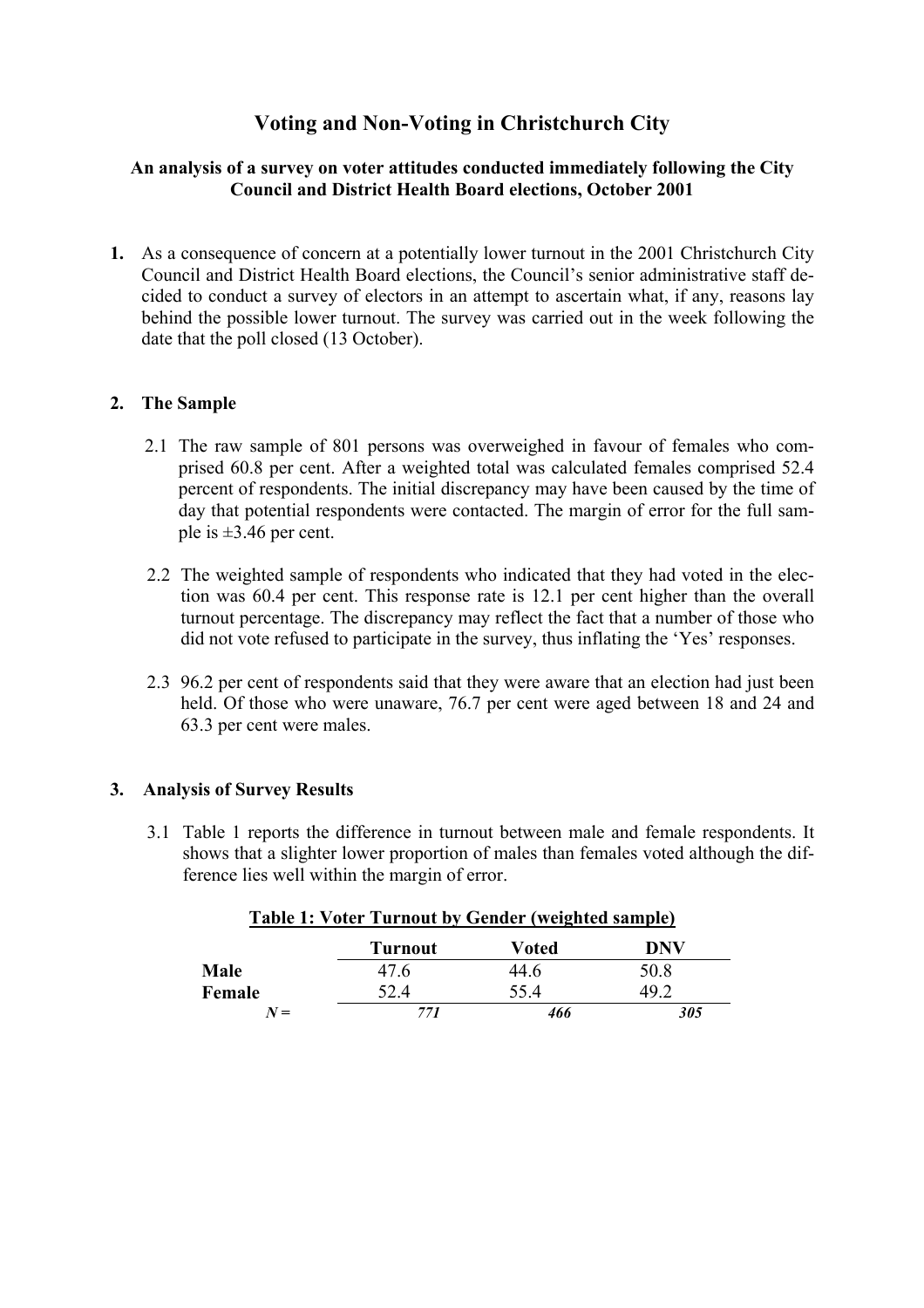3.2 Table 2 sets out voter turnout by age. The significant point to note is that people under the age of 35 were nearly three time less likely to vote than those between 45 and 54, and 16 times less likely to vote that people over the age of 65.

|           | % of sample | Voted | <b>DNV</b> |
|-----------|-------------|-------|------------|
| 18-24     | 16.5        | 6.4   | 25.6       |
| 25-34     | 20.8        | 13.7  | 32.1       |
| $35 - 44$ | 19.0        | 18.2  | 22.3       |
| 45-54     | 15.4        | 18.9  | 11.5       |
| 55-64     | 10.5        | 14.6  | 4.9        |
| $65+$     | 17.7        | 27.9  | 3.6        |
| $N =$     | 771         | 466   | 305        |

### **Table 2: Voter Turnout by Age (weighted sample)**

3.3 Table 3 sets out voter turnout by the length of time they have been living in Christchurch. Overwhelmingly, those who responded have lived in the city for more than 10 years, and this group was much more likely to exercise their vote. Those who have lived in the city for less than 10 years were much less likely to cast their vote – nearly 2:1 against in the case of those who have lived in the city for between 3 and 10 years, and nearly 2.5:1 against in the case of those who have been in the city for less than three years.

#### **Table 3: Voter Turnout by Time in Christchurch (weighted sample)**

|                   | % of sample | Voted             | DNV  |
|-------------------|-------------|-------------------|------|
| Less than 3 years | 79          | $4^{\frac{1}{2}}$ | 111  |
| $3 - 10$ years    | 164         | 12.0              | 22.6 |
| $10$ years +      | 75.8        | 83 3              | 65 9 |
| $N =$             | 771         | 466               | 305  |

## **3.4 Electors who Voted**

- 3.4.1 The margin of error for the weighted sub-sample of those who voted is  $\pm 4.53$  per cent.
- 3.4.2 Table 4 summarizes the main reasons respondents gave for exercising their vote. *(Individual responses were classified into broad groups by the interviewing company, and have subsequently been further grouped into what may be termed the 'large ideas' that came through.)* From this table it is clear that, overwhelmingly, the act of voting is seen as a duty, right, or responsibility, or that some individuals vote because of 'habit.' Nearly 6 in 10 voters fell into this category. Of the other broad groupings the next most important was electors' perceptions of candidates. Policy orientation as a motivation for voting was a minor factor in persuading people to vote in these elections.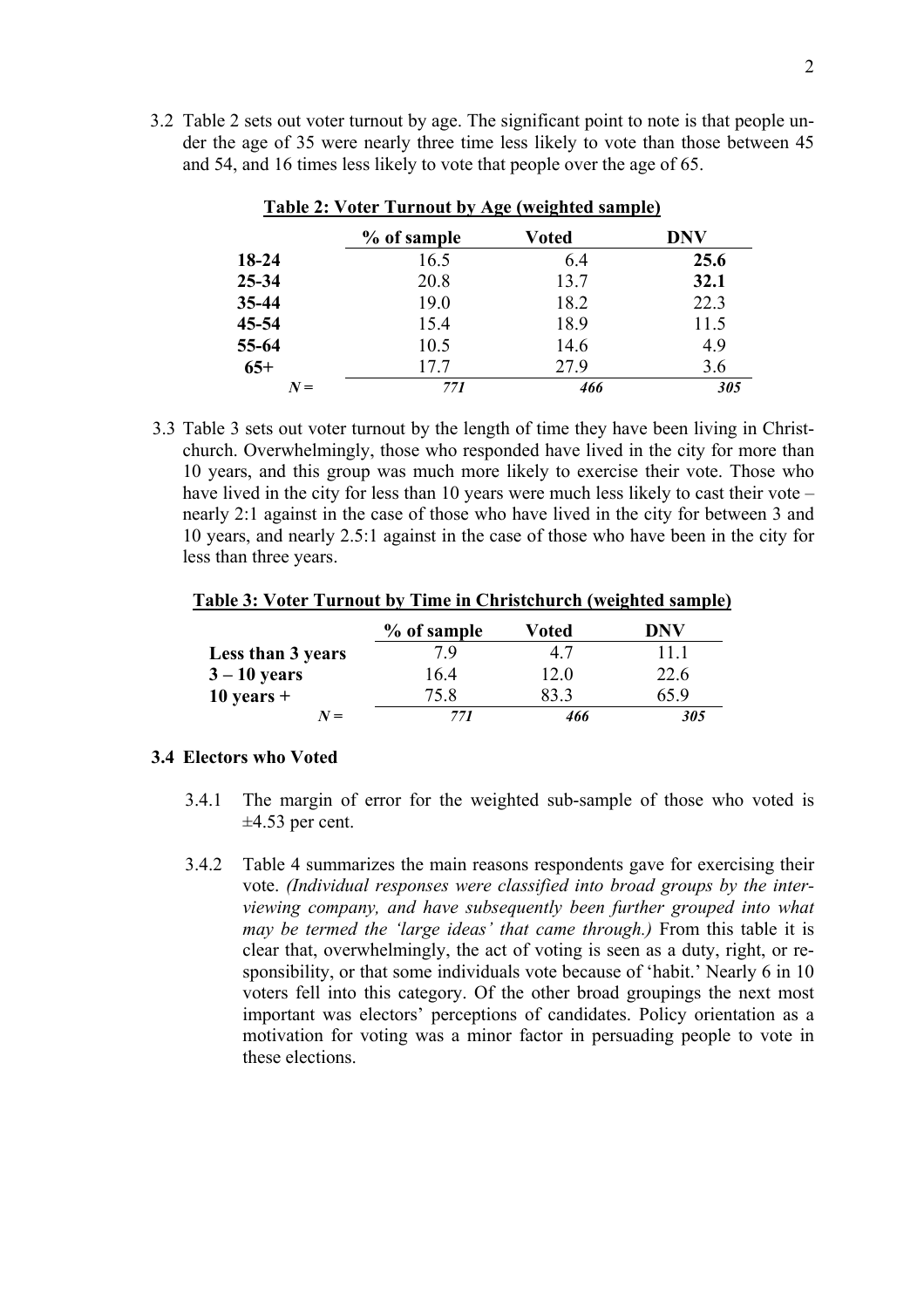|                              | <b>All reasons</b> | <b>Main reason</b> |
|------------------------------|--------------------|--------------------|
| <b>Habit, Duty, Right</b>    | 58.7               | 58.7               |
| <b>Candidate orientation</b> | 18.9               | 213                |
| <b>Policy orientation</b>    | 71                 | 80                 |
| <b>Miscellaneous</b>         | 153                | 12 0               |
|                              | $N =$              | 466                |

#### **Table 4: Reasons given by Respondents for Voting**

3.4.3 Table 5 analyses the main for voting by gender and age. Females appear to see 'duty', 'right', and 'responsibility' as motivation more so than males; conversely, males see 'policy orientation' as being more important. When age is examined it is clear that the youngest group of voters (18-24 year olds) do not have the same emotional attachment to voting as their elders. The sharp increase by voters in the other age groupings (except 35-44) reflects their greater perception of responsibilities they have acquired, as they have grown older. This is quite predictable. Perceptions of candidates also becomes more important as voters grow older. It is also noteworthy that the youngest age group show a much greater range of 'miscellaneous reasons for deciding how and/or why they will vote. Again, this is understandable because they have not had the same range of political experiences at local authority level has their elders.

|                              | Male | Female | 18-24 | 25-34 | 35-44 | 45-54 | 55-64 | $65+$ |
|------------------------------|------|--------|-------|-------|-------|-------|-------|-------|
| <b>Habit, Duty, Right</b>    | 53.6 | 62.8   | 58.1  | 62.5  | 44.8  | 61.6  | 63.2  | 61.8  |
| <b>Candidate orientation</b> | 21.3 | 21.7   | 19.4  | 15.6  | 25.9  | 25.6  | 17.6  | 18.3  |
| <b>Policy orientation</b>    | 10.6 | 5.8    | 0.0   | 4.7   | 11.8  | 5.8   | 10.3  | 9.2   |

**Miscellaneous** 14.5 9.7 22.6 17.2 17.6 7.0 8.8 10.8  *N = 207 258 31 64 85 86 68 131* 

**Table 5: Main Reason given by Respondents for Voting, by Gender and Age** 

#### **3.5 Non-Voters**

- 3.5.1 The margin of error for the weighted sub-sample of those who did not vote is  $\pm$ 5.61 per cent.
- 3.5.2 Table 6 summarizes the main reasons respondents gave for not voting vote. *(Here again individual responses have been grouped according to the 'large ideas' that came through.)* This table makes it clear that a lack of interest in or commitment to the elections (and perhaps, also, the electoral process) was the principal reason why this group of electors did not vote. More than 4 in 10 fell into this category. The second-most important reason given was that respondents had too little or, alternatively, too much information on which to base their voting decision. Those citing a lack of information as their main reason almost certainly fall into the 'lack of interest' category. Others felt overwhelmed by the number of candidates standing (almost certainly a factor with the District Health Board election, which possibly flowed over into the city council elections). Another, smaller group indicated that they 'didn't know' or 'didn't know enough about' the candidates offering. Yet others commented that the candidate profile booklet did not really assist.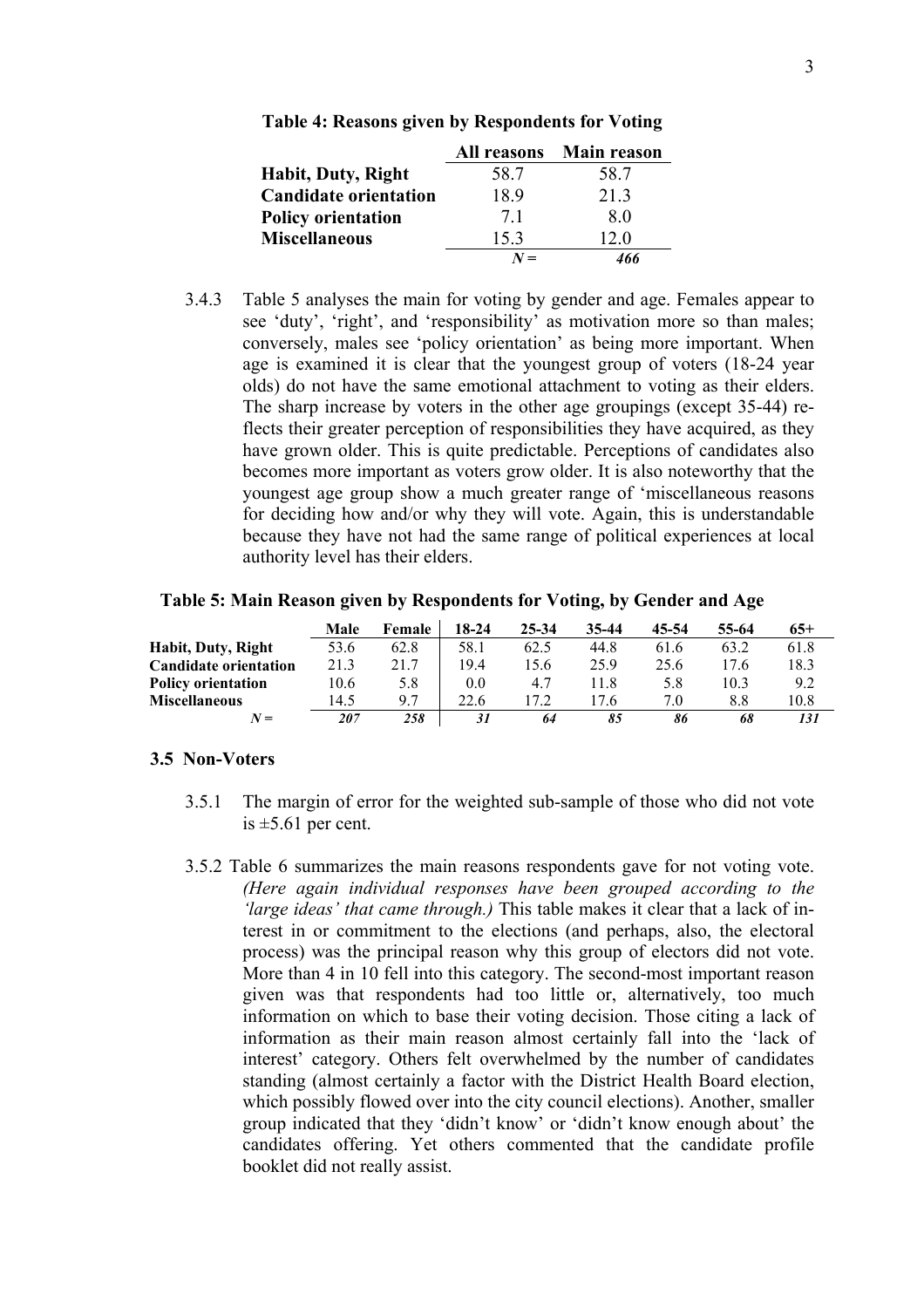|                                          | All reasons | <b>Main reason</b> |
|------------------------------------------|-------------|--------------------|
| <b>Lack of interest</b>                  | 43 8        | l4 3               |
| <b>Information</b> (too much or lacking) | 28.9        | 26.1               |
| Candidate(s)                             | 11 1        | 94                 |
| <b>Miscellaneous</b>                     | 16 2        | 20.2               |
| $N =$                                    | 425         |                    |

**Table 6: Reasons given by Respondents who Did Not Vote** 

3.5.3 Table 7 sets out the reasons for non-voting by gender. Lack of interest amongst males was slightly higher than for females; information overload or lack of information was of greater concern to females; while males were more likely to be put off by the candidates offering.

### **Table 7: Reasons given by Respondents who Did Not Vote by Gender**

|                                         | All reasons |      | <b>Main reason</b> |      |
|-----------------------------------------|-------------|------|--------------------|------|
|                                         | M           |      | M                  | F    |
| <b>Lack of interest</b>                 | 44.0        | 434  | 46.1               | 43.3 |
| <b>Information</b> (too much or lacking | 26.3        | 31.5 | 24.0               | 27.3 |
| Candidate(s)                            | 134         | 8.7  | <b>11.0</b>        | 73   |
| <b>Miscellaneous</b>                    | 163         | 164  | 18 8               | 22.0 |
| ${\bf V}$ $=$                           | 209         | 219  | 154                |      |

3.5.4 Table 8a shows that respondents who have lived in the city for less than three years (ie. moved to Christchurch from elsewhere since the 1998 election) gave a 'lack of information' as a reason for not voting. Conversely, the most prevalent reason given by those who have lived in the city for more than 3 years was their perception (generally dislike, but also lack of knowledge) of candidates. These data were replicated when the main reason for not voting was given (Table 8b).

## **Table 8a: Reasons given by Respondents who Did Not Vote by Length of Time in City (all reasons)**

|                      | <b>Lack of interest</b> | <b>Lacked information</b> | Candidate(s) | <b>Miscellaneous</b> |
|----------------------|-------------------------|---------------------------|--------------|----------------------|
| Less than 3 years    | 6.8                     | 40.9                      | 364          | 159                  |
| Between 3 & 10 years | 6.6                     | 319                       | 46.2         | 15.4                 |
| More than 10 years   | 12.8                    | 26.2                      | 44.8         | 16.2                 |
|                      |                         |                           | $N =$        | 425                  |

## **Table 8b: Reasons given by Respondents who Did Not Vote by Length of Time in City (main reason)**

|                      | <b>Lack of interest</b> | <b>Lacked information</b> | Candidate(s) | <b>Miscellaneous</b> |
|----------------------|-------------------------|---------------------------|--------------|----------------------|
| Less than 3 years    | 9.1                     | 39.4                      | 30.3         | 21.2                 |
| Between 3 & 10 years | 8.6                     | 28.6                      | 47.1         | 15.7                 |
| More than 10 years   | 9.5                     | 22.5                      | 47.0         | 21.0                 |
|                      |                         |                           | $N =$        | 307                  |

3.5.5 16.4 per cent of those who did not vote stated that they had not received the voting papers in the mail. Although this figure might appear to be rather high, it must be remembered that there is a high level of population mobility within the city, par